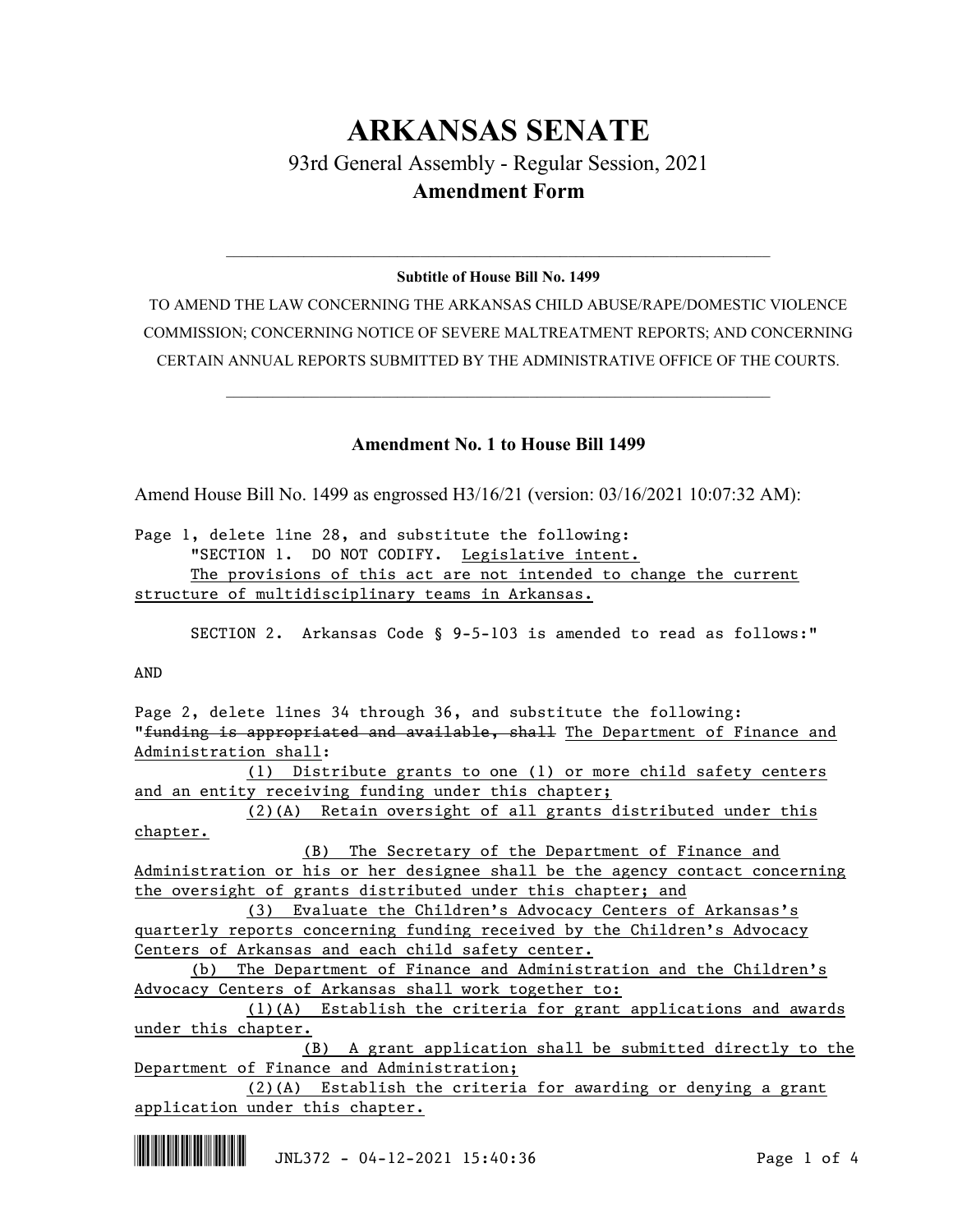(B) The Department of Finance and Administration shall

remit funds awarded to a child safety center directly to the child safety center;

 $(1)$ (3) Annually evaluate each child safety center for compliance with the program best program practices of the Children's Advocacy Centers of Arkansas, fiscal, and training requirements under this chapter;

(2)(4) Promulgate rules and Promote and uphold procedures to implement this chapter and the forms for the evaluation of each child safety center;

(3)(5) Adopt a uniform system of recordkeeping and reporting to ensure the proper handling of funds by child safety centers and to ensure uniformity and accountability by child safety centers; and

 $(4)$ (6) Provide training and technical assistance to child safety centers to ensure best practice standards for forensic interviews, advocacy, prevention, and forensie medical examinations evaluations; and

(7) Coordinate and provide training statewide for

multidisciplinary teams.

(b)(c) The commission Children's Advocacy Centers of Arkansas may enter into contracts with any entity to fulfill its duties under this chapter.

(d) A child safety center shall:"

AND

Page 3, delete lines 1 through 19

AND

Page 4, line 7, delete "Children's Advocacy Centers of Arkansas" and substitute "Department of Finance and Administration and the Children's Advocacy Centers of Arkansas"

AND

Page 4, line 15, delete "Children's Advocacy Centers of Arkansas" and substitute "Department of Finance and Administration"

AND

Page 4, line 16, delete "exclusively" and substitute "exclusively"

AND

Page 4, delete lines 18 and 19, and substitute the following: "(1) To satisfy contractual obligations made to perform its duties entered into by the Children's Advocacy Centers of Arkansas in order for the duties of the Children's Advocacy Centers of Arkansas under this

section to be performed;"

AND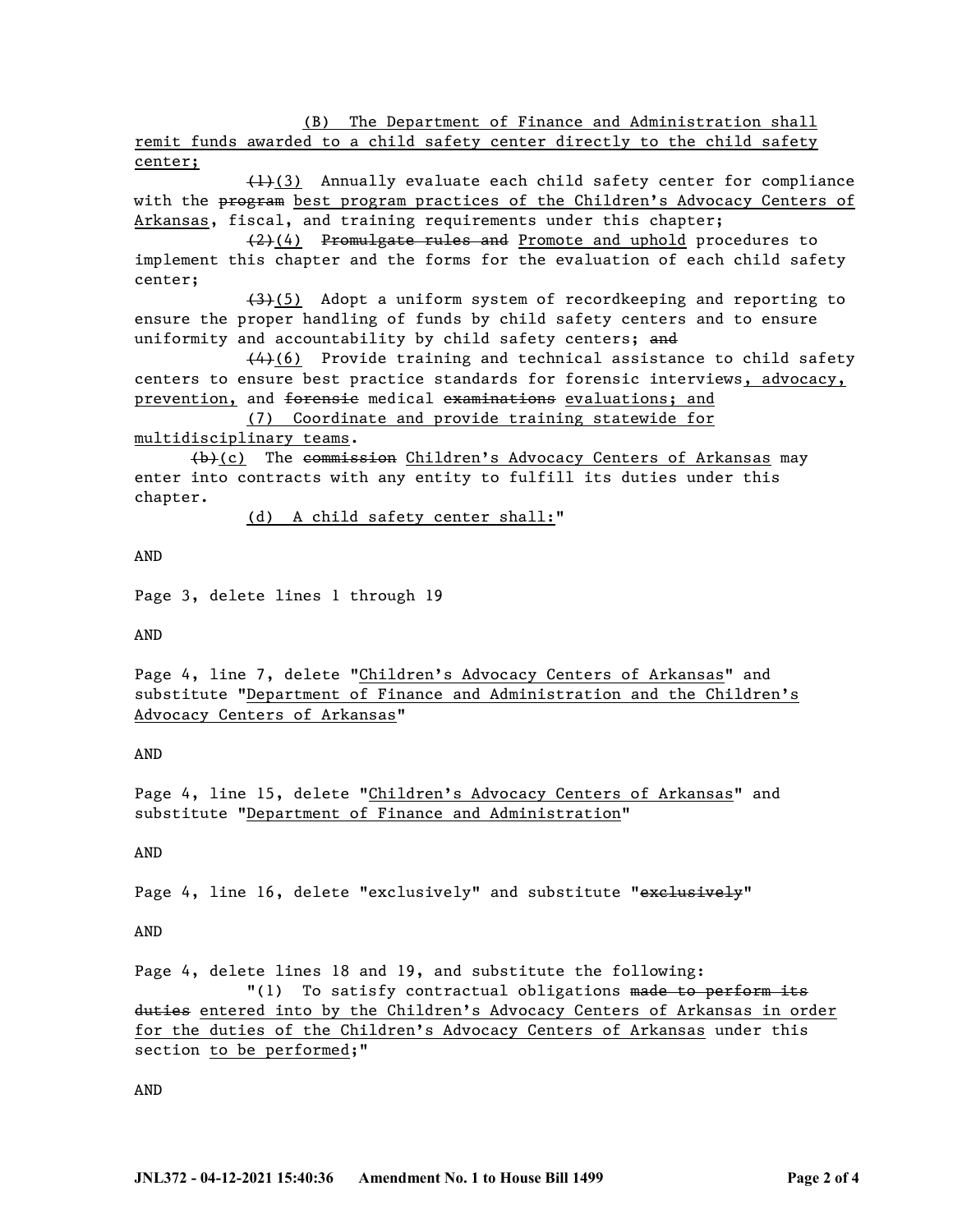Page 6, delete lines 13 and 14, and substitute the following: "Abuse/Rape/Domestic Violence Commission or its designee Department of Finance and Administration and the Children's Advocacy Centers of Arkansas to ensure proper handling of funds; and"

AND

Page 7, lines 5 and 6, and substitute the following: "requirements of the Department of Finance and Administration and the Children's Advocacy Centers of Arkansas and receive funding from the commission or its designee Department of Finance and Administration;"

## AND

Page 7, delete lines 8 and 9, and substitute the following: "the child safety centers that receive funding from the commission or its designee Department of Finance and Administration under this chapter; and"

AND

Page 7, line 31, delete "Children's Advocacy Centers of Arkansas" and substitute "Department of Finance and Administration"

AND

Page 7, line 33, delete "grant" and substitute "grant"

AND

Page 7, line 35, delete "state" and substitute "state through an annual grant with the Children's Advocacy Centers of Arkansas"

AND

Page 8, line 35, delete "Children's Advocacy Centers of Arkansas" and substitute "Department of Finance and Administration"

AND

Page 8, line 36, delete "Department of Finance and Administration" and substitute "Children's Advocacy Centers of Arkansas"

AND

Appropriately renumber the sections of the bill